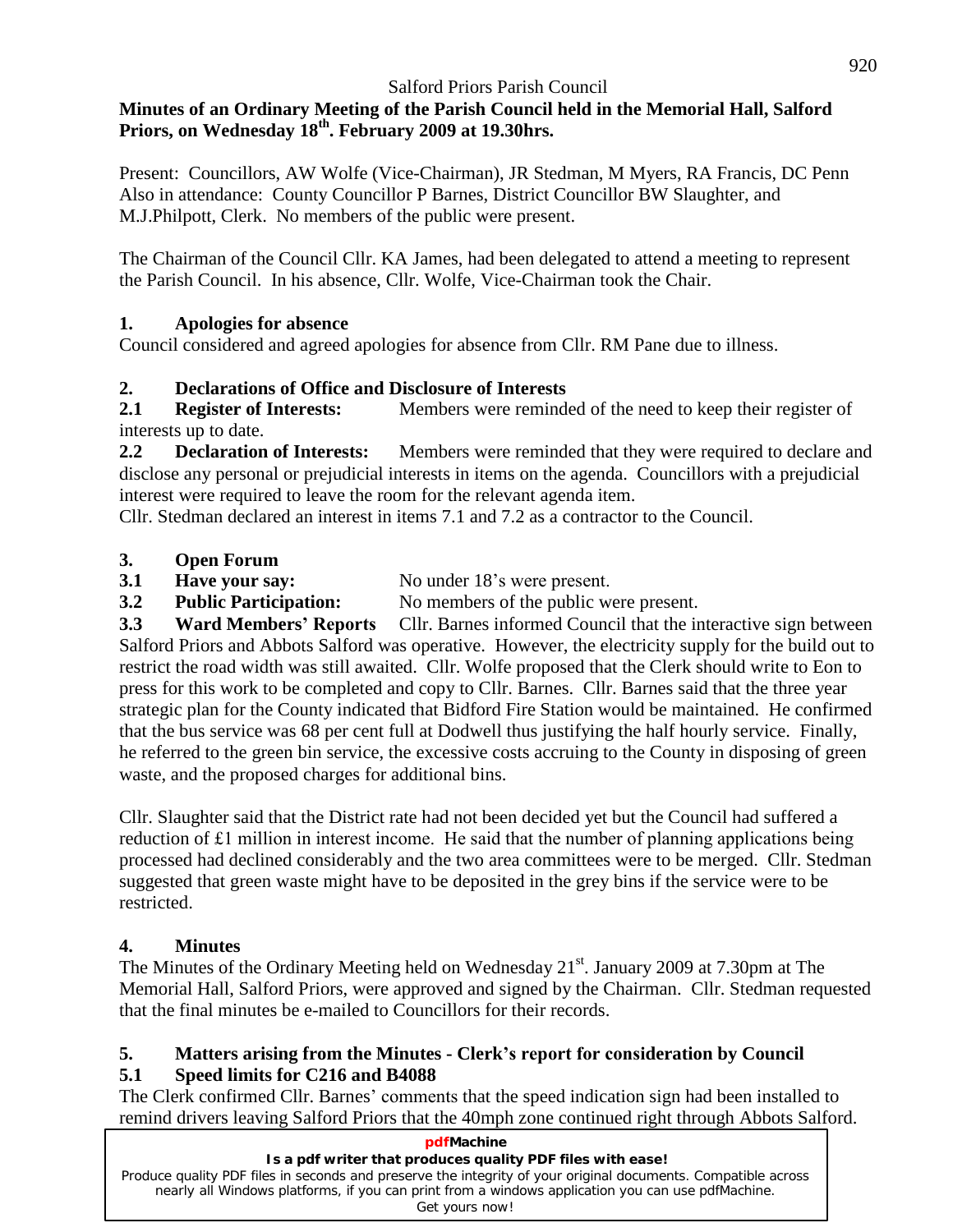#### **5.2 Progress on drainage works.**

The Clerk reported that letters had been sent to the Environment Agency regarding the large pieces of wall in the River Arrow and the meander in the Ban Brook at Tothall Lane. A letter had also been sent to the Highways Agency regarding the willows opposite Bomford Turner and the obstruction to Ban Brook behind that factory. Work continued on identifying the best solution to the flooding at Tothall Lane and Broom Lane and meetings had taken place with DM Clenzing and WCC. Council agreed that the Clerk should place an order with DM Clenzing, the County Council approved contractor, to improve the drainage at Tothall Lane and to jet blocked gullies around the parish. This work would be covered by the grant received from Stratford on Avon DC.

#### **5.3 Housing needs.**

Progress on arranging a meeting to discuss the housing report had been delayed pending a decision on personal interests. The Clerk said that Mr Charles Barlow of WRCC had been put on standby for the Annual Parish Meeting.

#### **5.4 Lighting in Playing Field.**

The Clerk confirmed that the lights had been ordered and advice sought from the supplier regarding a suitable contractor to install the lights. Construction on site had been commenced by marking out the bases and removing the turf. Council asked the Clerk to seek alternative quotations for installing the lights.

#### **5.5 Confirmation of actions taken arising from previous meeting.**

Council noted the following actions taken by the Clerk from the previous meeting:

- 1. The non-delivery of some fliers around the parish had been taken up with Michael Hyde.
- 2. The Precept notice had been served on Stratford on Avon DC.
- 3. A response had been sent to the DCLG regarding the draft code on local authority publicity. 2. The Precept notice had been served on Stratford on Avon DC.<br>3. A response had been sent to the DCLG regarding the draft code on local authority publicity.<br>4. Cllr. Myers had been nominated as a representative to Stratfo
- Standards and Ethics Committee. 5. The Chairman's nomination to attend the emergency planning meeting had been sent to SDC.<br>
5. The Chairman's nomination to attend the emergency planning meeting had been sent to SDC.
- 
- 6. An application had been submitted to WCC for <sup>a</sup> grant of £500 to cover production and delivery of the newsletter and the purchase of SERIF software. The Clerk further reported that this grant had been approved by WCC.
- 7. A letter of engagement had been sent to Louise Best and she had confirmed her acceptance of the terms therein. Letters had also been sent to all the auditors expressing an interest in the position. The Clerk confirmed that the letter of engagement was in the standard form approved by NALC.

#### **6. Main Items**

#### **6.1 Annual Parish Meeting**

The Clerk circulated a revised schedule of dates of meetings as follows:

| Wednesday 15 <sup>th</sup> . April     | <b>Annual Parish Meeting</b>           |
|----------------------------------------|----------------------------------------|
| Wednesday $22nd$ . April               | <b>Ordinary Parish Council Meeting</b> |
| Wednesday 20 <sup>th</sup> . May       | Annual Meeting of Parish Council       |
|                                        | <b>Ordinary Parish Council Meeting</b> |
| Wednesday $17th$ . June                | <b>Ordinary Parish Council Meeting</b> |
| Wednesday 15 <sup>th</sup> . July      | <b>Ordinary Parish Council Meeting</b> |
| Wednesday 19 <sup>th</sup> . August    | <b>Ordinary Parish Council Meeting</b> |
| Wednesday $16^{\text{th}}$ . September | <b>Ordinary Parish Council Meeting</b> |
| Wednesday $21st$ . October             | <b>Ordinary Parish Council Meeting</b> |
| Wednesday 18 <sup>th</sup> . November  | <b>Ordinary Parish Council Meeting</b> |
| Wednesday 16 <sup>th</sup> . December  | <b>Ordinary Parish Council Meeting</b> |

#### **pdfMachine**

#### **Is a pdf writer that produces quality PDF files with ease!**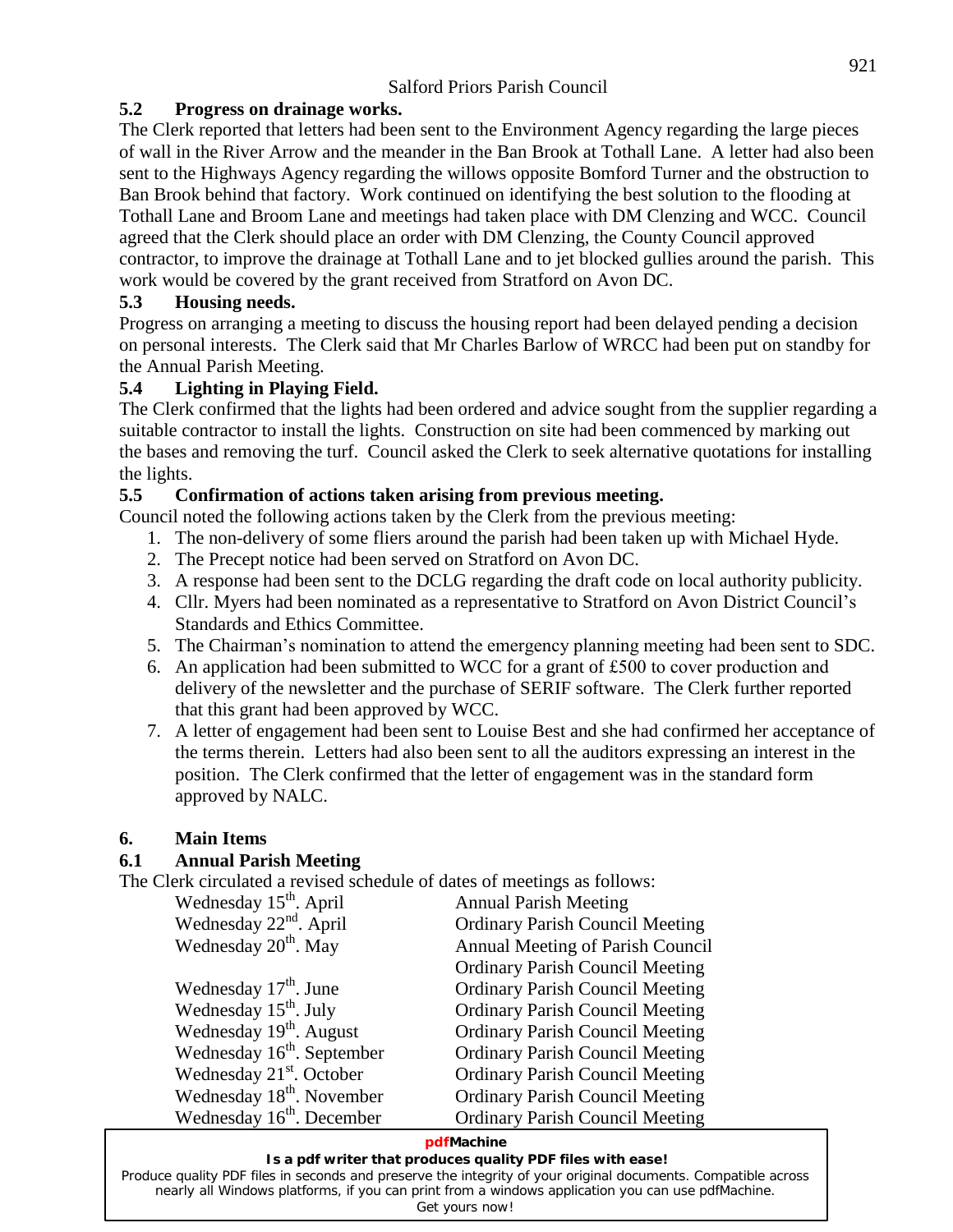Council approved these revised dates. Council asked the Clerk to invite Charles Barlow of WRCC to speak on the housing report and Robert Weeks of Stratford on Avon DC to speak on the new refuse collection arrangements. It was agreed that the event should be publicised by ensuring every household in the parish received notification.

#### **6.2 Issues relating to declaration of interests.**

Council considered the report on declaration of interests in relation to the housing report. Cllr. Stedman noted that the report gave an example of a planning application being considered and Council agreed that the initial discussion of the report long before this stage was reached would not require Councillors to exclude themselves from the discussion. It was further agreed that careful note should be taken of views expressed by parishioners at the Annual Parish Meeting following the presentation by Charles Barlow and that the Council should not discuss the report until this feedback had been obtained.

In respect of the Clerk's report on production of the Newsletter, Council agreed that the role of Editor to all council publications is delegated to the Clerk and that Standing Order 50 will be expanded to cover this aspect of the Clerk's executive responsibilities. Council also considered the proposed disclaimer to be attached to the website and agreed that the short form proposed by the Clerk should be adopted.

#### **7. Amenity, Environment and Highways, and TOPS**

## **7.1 Contracts, maintenance and repairs, allotments, lighting, highways, and TOPS.**

The Clerk reported on various matters as follows:

- 1. Wicksteed had been asked to supply a quotation for inspecting and maintaining the bushes on the swings as identified in the independent inspection report.
- 2. The police had been asked to help regarding the incidents of broken glass at the playing field. Council considered that further action needed to be taken and the Clerk was asked to write to the police requesting that forensic evidence is obtained in order to identify culprits and prevent this danger to the users of the playing field. The Clerk was also asked to write to Stratford on Avon DC about alcohol free zones.
- 3. A quotation had been obtained from Glasdon for a new 370L grit bin to be placed opposite Stratford on Avon DC about alcohol free zones.<br>A quotation had been obtained from Glasdon for a new 370L grit bin to be placed opposite<br>the School at £167 plus VAT. The Chairman had suggested that a further grit bin should placed below the entrance of Ban Brook Road to ensure strategic coverage of School Road. It was proposed by Cllr. Stedman, seconded by Cllr. Francis and agreed that a further two bins should be purchased from Glasdon in deep green colour but that the expenditure should be deferred to the August meeting. It was also agreed that the public should be informed that they were able to spread this grit themselves by placing an article in the Newsletter.
- 4. The bus company had been asked to re-erect its bus stop sign in School Road. The Clerk was instructed to press the company for the remedial work to be carried out.
- 5. An order had been placed with Alcester Glass to replace the panes in the notice board in School Road with toughened glass. The police were also informed.
- 6. The notes of the meeting with allotment holders had been circulated to all the licencees.

Cllr. Stedman left the room for the following items having declared an interest.

- 7. <sup>A</sup> quotation in the sum of £150 plus VAT had been received for the supply of compos<sup>t</sup> to the allotments from Limebridge Rural Services. Council agreed to accept this quotation.
- 8. A request for an allotment had been received and Plot No. 2 had been offered.

Cllr. Wolfe reported that TOPs had received two further regular bookings; for a monthly reading group and for a boot camp.

#### **pdfMachine Is a pdf writer that produces quality PDF files with ease!** [Produce quality PDF files in seconds and preserve the integrity of your original documents. Compatible across](http://www.pdfmachine.com?cl)  nearly all Windows platforms, if you can print from a windows application you can use pdfMachine. Get yours now!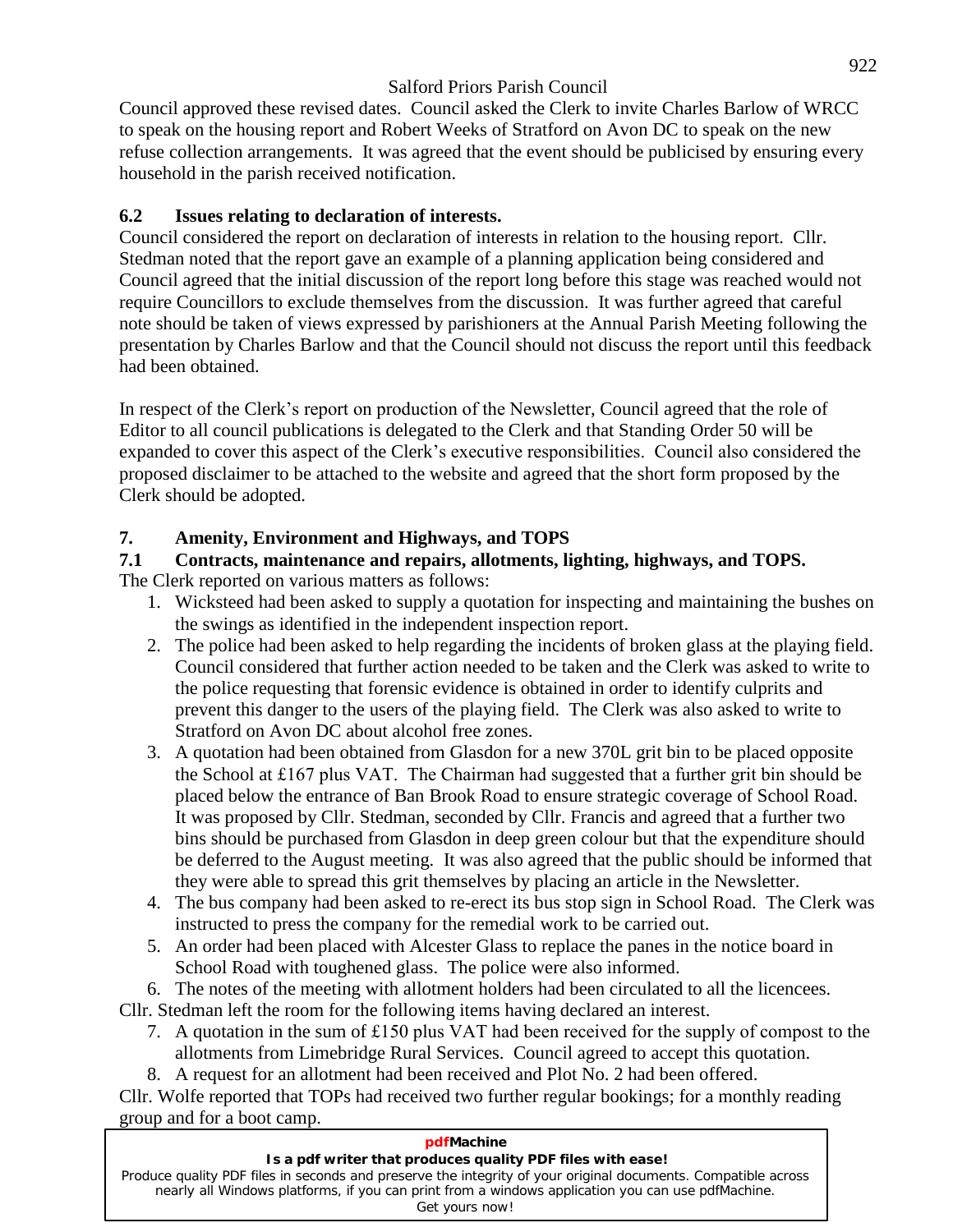## **7.2 New flower display contract <sup>ñ</sup> procedure for opening of tenders.**

The Clerk had circulated a draft procedure for evaluating the tenders to be received for the new flower display contract. Council agreed the procedure and it was agreed that Cllrs. Wolfe and Myers would witness the opening of the tenders at 5.00pm on 27<sup>th</sup>. February and that all councillors should attend a working g would witness the opening of the tenders at  $5.00 \text{pm}$  on  $27^{\text{th}}$ . February and that all councillors should th . March.

Cllr. Stedman returned to the meeting.

## **7.3 Storage container for football club on Playing Field**

The Clerk reported that he had received a request to locate a storage container on the Playing Field. Council were not prepared to locate the container on the Playing Field but agreed that a location at the back of TOPs might be suitable. The Clerk was asked to consult the TOPs management committee and to seek details of the proposed container so that a decision could be made.

#### **8. Communications**

#### **8.1 Newsletter**

Council agreed that the Newsletter should be produced for the last week in March so that it could be used to advertise the Annual Parish Meeting and cover the issue of the new refuse arrangements.<br>The Clerk was asked to write to all organisations in the parish to solicit contributions and offer the<br>possibility of deliveri The Clerk was asked to write to all organisations in the parish to solicit contributions and offer the to develop the Newsletter and this was welcomed by the Council.

#### **8.2 Website**

Cllr. Wolfe reported that he had examined the website and feltit was moving forward in a satisfactory manner.

#### **8.3 E-mail newsletter**

Council noted that a special e-newsletter had been prepared regarding charges for the green bin service.

## **9. Rights of Way**

## **9.1 Report from P3 Co-ordinator.**

Cllr. Penn said there was nothing to report from the P3 Co-ordinator. Cllr. Myers said that AL17 was still in a most unsatisfactory condition and the Clerk was asked to chase Bomford Turner for their promised response to the earlier request of the Council.

#### **10. Planning general**

Nothing to report

## **11. New Planning Applications for Councilís consideration**

11.1 08/03264/FUL Retrospective application to (a) retain fence height between private dwelling garden and Public House beer garden; (b) retain and continue fence height between private dwelling garden and public car park/smoking area at The Old Post Office, Evesham Road, Salford Priors, Evesham, for Mrs M Stokes-Sheldon.

Councillors said they were aware of the issues relating to this application and Clerk was asked to inform the District Council of their strong support for the application.

#### **12. Planning Decisions**

12.1 Arboricultural works at Brook House, 5 Ban Brook Copse, Salford Priors, for J Alexander- Head. T1 willow: fell.

| No objection subject to conditions                                                                            |  |
|---------------------------------------------------------------------------------------------------------------|--|
| pdfMachine                                                                                                    |  |
| Is a pdf writer that produces quality PDF files with ease!                                                    |  |
| Produce quality PDF files in seconds and preserve the integrity of your original documents. Compatible across |  |
| nearly all Windows platforms, if you can print from a windows application you can use pdfMachine.             |  |
| Get yours now!                                                                                                |  |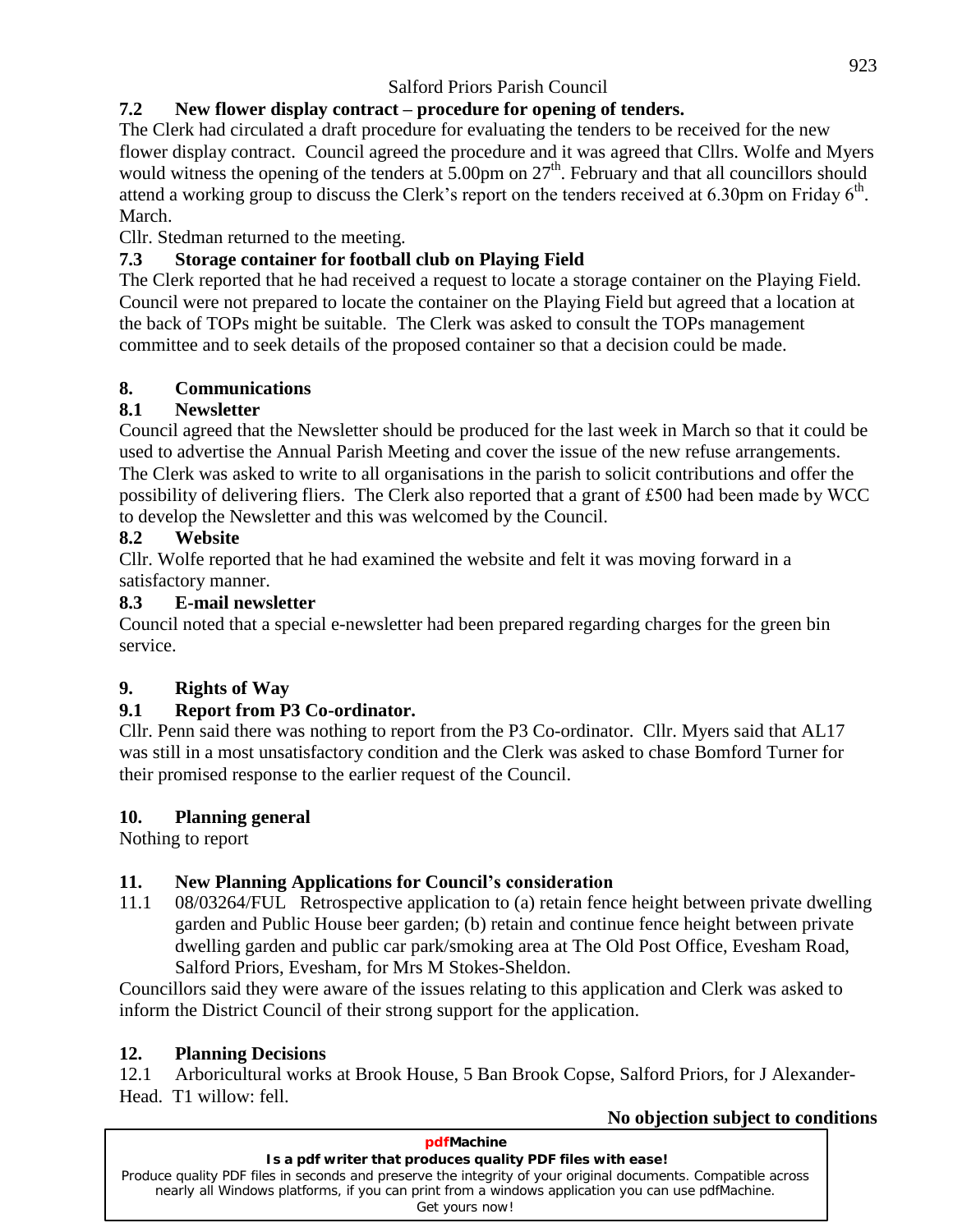## **13. Staffing**

## **13.1 Appraisal**

This matter was considered at the Staffing Committee Meeting held at the conclusion of the Ordinary Meeting.

## **14. Matters raised by Councillors**

#### 14.1 Cllr. J R Stedman; to consider the re-siting of the Park Hall Mews grit bin to School Rd **just below Ban Brook Road.**

This matter was considered under item 7.1.

#### **14.2 Cllr. J R Stedman; to consider a new streetlight sited at the bus stop by Hedges Close.**

Cllr. Stedman said that there was a request from parishioners for a new street light in School Road. The Clerk reminded Councillors of the lighting review to be carried out in the new financial year and it was agreed that Councillors should assist in carrying out the initial survey. The Clerk was asked to prepare a detailed rota and survey forms and to allocate different areas of the parish to each councillor.

#### **14.3 Cllr. A Wolfe; to consider the departure of the Rev. S Tash from St Matthews**

Cllr. Wolfe drew attention to the departure of the Rev. Steve Tash and the Clerk was asked to draft a suitable letter thanking him for his service the parish and particularly his work with young people and the Credit Union.

#### **15. Consideration of Correspondence Received**

## **15.1 Rural Services Community newsletter.**

Council noted the information provided.

## **15.2 Stratford on Avon District CVS, Retail Gurus.**

Council noted the information provided.

## **15.3 Salford Lodge Farm Woodland Grant Scheme proposals.**

Council considered that the proposals were satisfactory and noted that they had been informed because grant monies were involved.

#### **15.4 Salford Priors Memorial Hall.**

Cllr. Stedman declared a personal interest. Council noted that the Hall Management Committee 15.4 Salford Priors Memorial Hall.<br>Cllr. Stedman declared a personal interest. Council noted that the Hall Management Com<br>would be considering the Council's request for a rent reduction for the Parish Office.

# **15.5 Warwickshire Council's request for a rent reduction for the Parish Office.<br>
<b>15.5 Warwickshire County Council, The "Right to Roam" in Warwickshire.**

#### Council noted the information provided.

## **15.6 Salford Priors Fete Committee**

Cllr. Stedman asked Council representatives on the Fete Committee to give consideration to some of the proceeds being used for parish organisations.

#### **15.7 Local Councils UPDATE**

Council agreed that the subscription to Local Council UPDATE should be cancelled.

## **16. To Table**

Council noted the following tabled documents.

- 16.1 WRCC, Country Matters, Issue 41 Winter 2008.
- 16.2 Local Councils Update Jan/Feb 2009, Issue 111/112.

## **17. Finance**

## **17.1 To consider and approve the payments and transfers listed in Appendix A.**

Council noted the income transactions in Appendix A Item 20.1

#### **pdfMachine**

#### **Is a pdf writer that produces quality PDF files with ease!**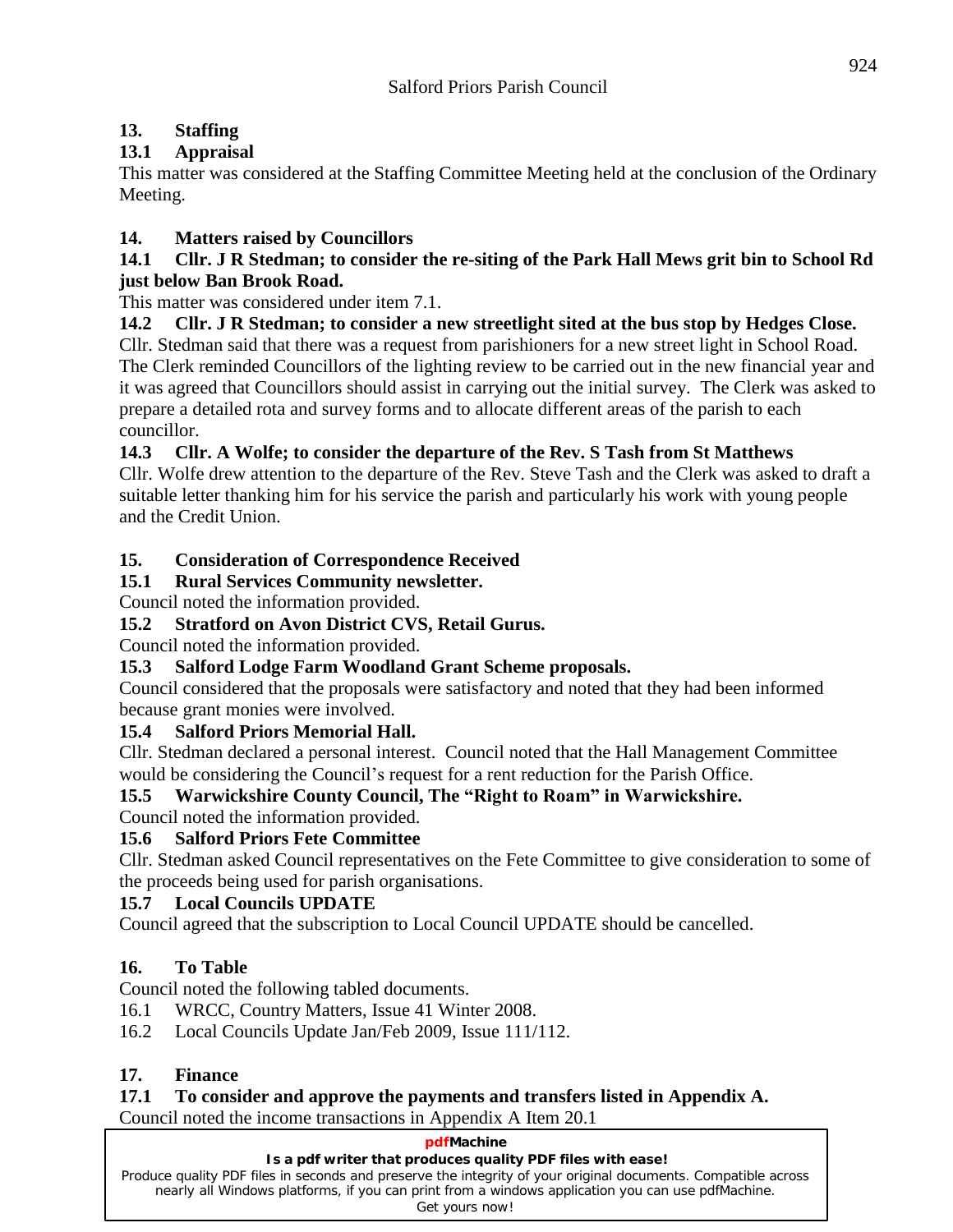Council considered the expenditure transactions listed in Appendix A Item 20.2. Authorisation for payment was proposed by Cllr. Myers, seconded by Cllr. Francis, and carried. Cheques were signed<br>by Cllr. Wolfe and Cllr. Myers.<br>Council considered the Clerk's proposal to transfer £1000.00 from No.1 account to the Communi by Cllr. Wolfe and Cllr. Myers.

account. Authorisation for transfer of funds was proposed by Cllr. Myers seconded by Cllr. Francis, and carried.

#### **17.2 Letter relating to Internal Audit**

Council reviewed a letter received from the former Internal Auditor. Council asked the Clerk to prepare a suitable response in consultation with all councillors.

#### **18. Date of Next Meeting**

Ordinary Meeting of Parish Council on Wednesday 18<sup>th</sup>. March at 7.30pm at The Memorial Hall, Salford Priors.

#### **19. Closure of meeting**

The meeting was closed by the Chairman at 9.50pm.

Signed........................................................ Date......................................

#### **pdfMachine Is a pdf writer that produces quality PDF files with ease!**